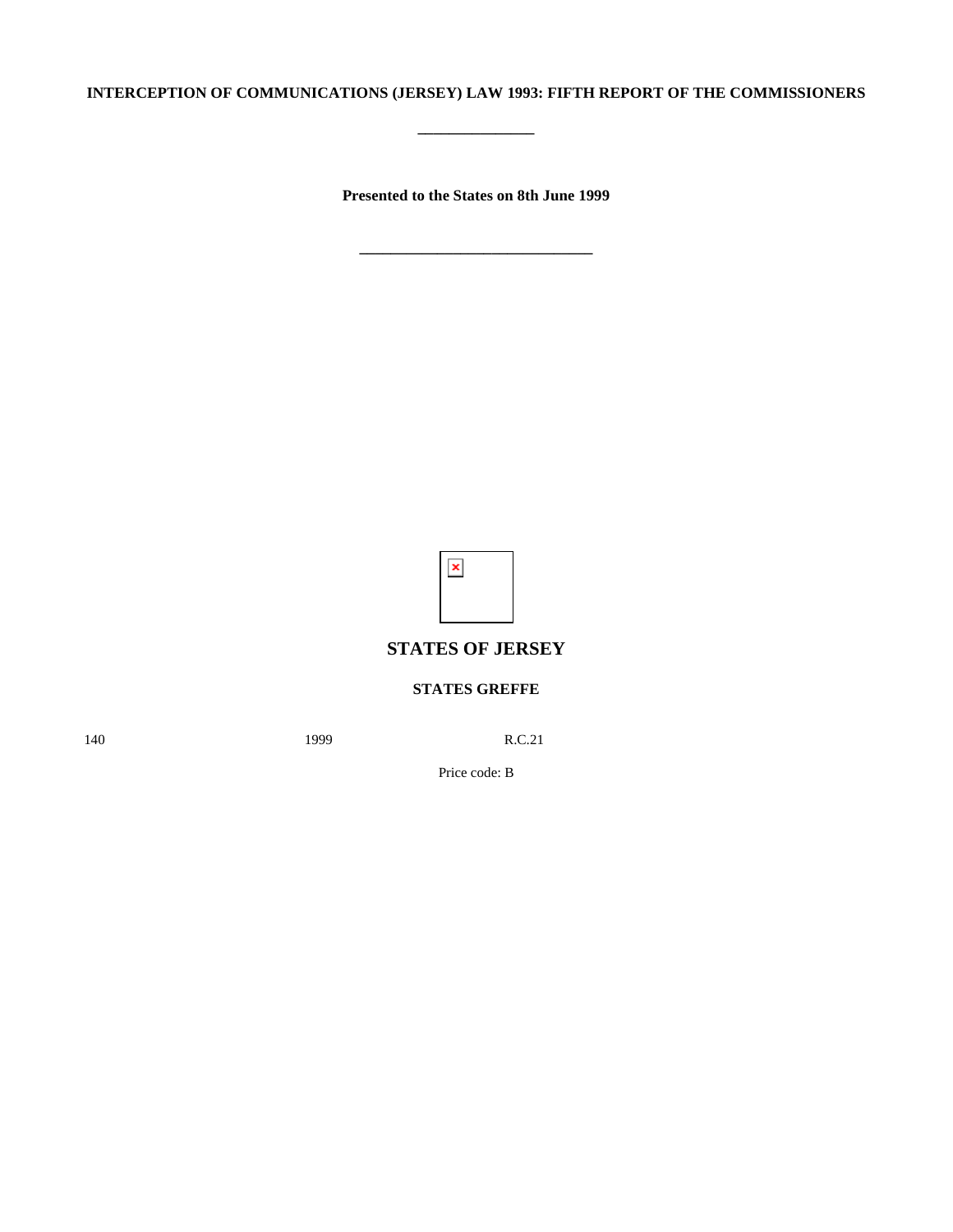#### **Report**

- 1. On 23rd June 1998 I was appointed by the Bailiff of Jersey to carry out the functions of Commissioner under Article 9 of the Interception of Communications (Jersey) Law 1993, in succession to the first Commissioner so appointed, Robert Harman, Q.C.
- 2. At the outset, I consider that it would be helpful to outline the responsibilities which the Commissioner has under the Law, since this is the first report I make to the Bailiff.
- 3. The Interception of Communications (Jersey) Law 1993 makes provision for and in connection with the interception of communications sent by post or by means of the public telecommunications system. Article 2 creates an offence of unlawful interception where a person intentionally intercepts a communication in the course of the transmission by post or by means of the public communication system. However, a person is not guilty of an offence under the Article if (a) the communication is intercepted in obedience to a warrant issued by the Attorney General under Article 3; or (b) where other defences provided by Article 2(2)(b) to (d) are applicable.
- 4. Applications for a warrant are made to the Attorney General by the States of Jersey Police and by Customs and Excise, and are subject to strict requirements and controls. Every application by the Police must be signed by the Chief Officer, or in his absence by an Assistant Chief Officer; in the case of the Customs and Excise applications must be signed by the Agent of the Impôts or in his absence by his Deputy.
- 5. The Chief Officer or Agent of the Impôts in each case is required to confirm that the warrant is necessary and to justify his statement with sufficient material to enable the Attorney General to form an independent judgement. The application must further state reasons for concluding that the information could not reasonably be acquired by other means and must confirm that all intercepted material will be dealt with in accordance with the guidelines agreed with the Attorney General and which are intended to comply with the safeguards described in Article 7.
- 6. By virtue of Article 3(2) the Attorney General must not issue a warrant unless he considers it necessary (a) in the interests of national security; or (b) for the purpose of preventing or detecting serious crime. Serious crime is defined in Article 1(3), the offence being committed only if (a) it involves the use of violence, results in substantial financial gain or is conducted by a large number of persons in pursuit of a common purpose; or (b) the offence is one for which a person, who has attained the age of twenty-one and has no previous convictions, could reasonably be expected to be sentenced to imprisonment for a term of three years or more.
- 7. The issue and duration of warrants is covered by Article 5. A warrant shall, unless renewed, cease to have effect at the end of the relevant period, which, under paragraph (6)(a), means two months beginning with the day on which it was issued. Under paragraph (6)(b)(ii) renewals are for one month, although applications may be made for further renewals.
- 8. My duties are to keep under review the carrying-out by the Attorney General of the functions conferred on him by Articles 3 to 6 and the adequacy of any arrangements made for the purpose of Article 7. In addition, I have the duty to give to the Tribunal appointed under Article 8 such assistance as it may require for the purpose of enabling it to carry out its functions under this Law. I am required to make a report to the Bailiff as soon as practicable after the end of each year.
- 9. This report covers the period of the calendar year 1998. In the course of my investigations for its preparation, I have visited Police Headquarters. I have met the Chief Officer and officers who participate in the mechanics of interception and I have viewed the facilities available to them. I have also met the Attorney General and the Solicitor General to discuss their roles in the procedure of the grant of warrants.
- 10. All concerned have been most helpful in answering the queries which I have needed to raise. I am particularly grateful to the Attorney General for his help in the resolution of one particular matter which took a time to investigate and report. All the relevant documentation has been made available to me and I have read all the reports, examined all the warrants, and reviewed the progress of every enquiry in respect of which warrants were issued.
- 11. I was impressed by the attitude and approach of those concerned. I am satisfied they are all aware that interception is rightly considered to be a grave infringement of the rights of the individual and that it should only be used when all other investigative methods have been tried or failed or have been considered and for sound and persuasive reasons rejected. I am satisfied too that a rigorous internal vetting procedure is in place for those engaged in the duties of interception under the Law and that there is an appropriate system of supervision by senior officers. It was apparent that all were aware that intercepted material should not be reproduced and that no material is removed from